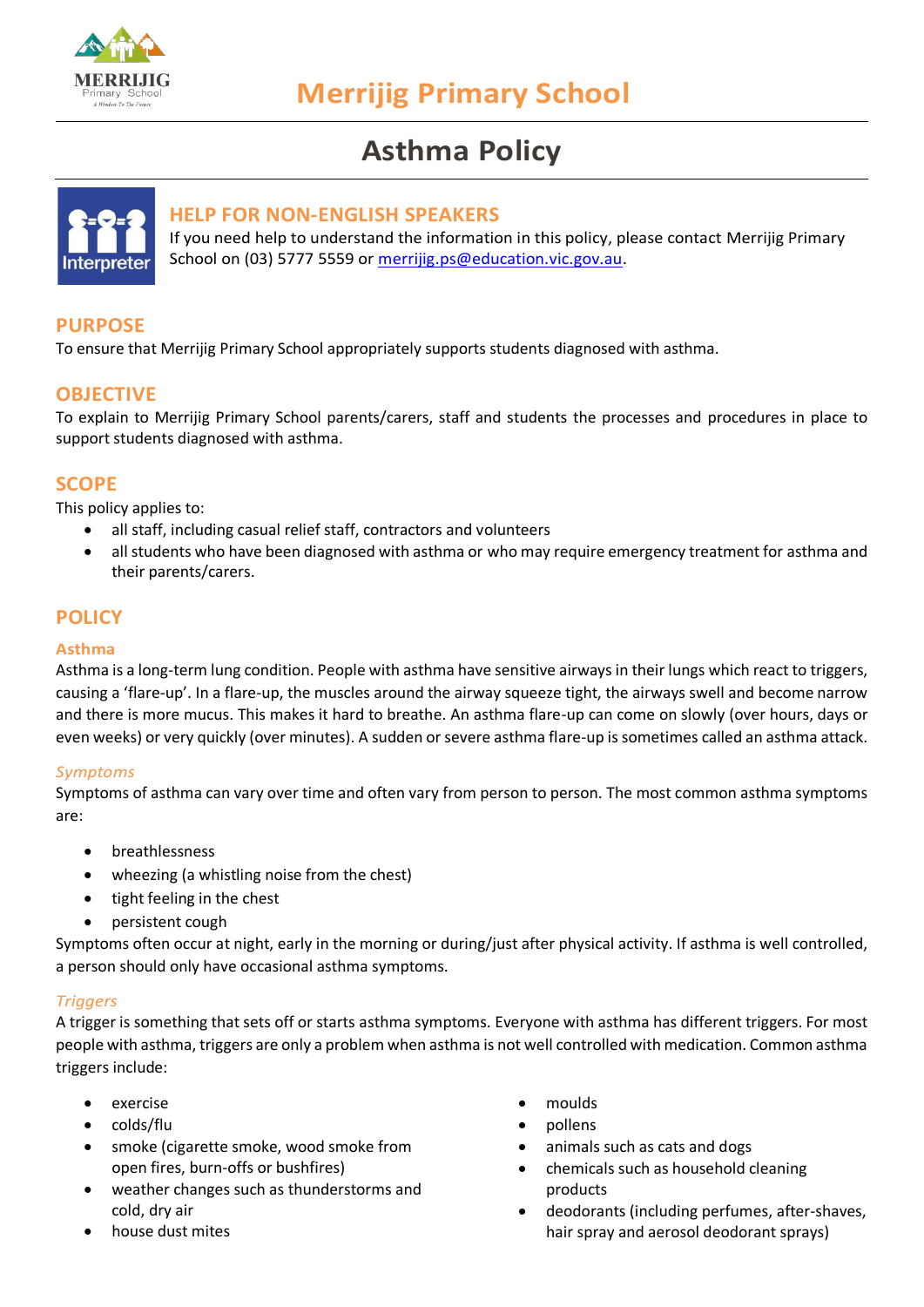• food chemicals/additives

anti-inflammatories)

- certain medications (including aspirin and
- laughter or emotions, such as stress

#### **Asthma management**

If a student diagnosed with asthma enrols at Merrijig Primary School:

- 1. Parents/carers must provide the school with an Asthma Action Plan which has been completed by the student's medical practitioner. The plan must outline:
	- the prescribed medication taken by the student and when it is to be administered, for example as a pre-medication to exercise or on a regular basis
	- emergency contact details
	- the contact details of the student's medical practitioner
	- the student's known triggers
	- the emergency procedures to be taken in the event of an asthma flare-up or attack.
- 2. Parents/carers should also provide a photo of the student to be included as part of the student's Asthma Action Plan.
- 3. Merrijig Primary School will keep all Asthma Action Plans:
	- In the Kitchen/First Aid space
	- In individual student boxes with their medication
- 4. School staff may also work with parents/carers to develop a Student Health Support Plan which will include details on:
	- how the school will provide support for the student
	- identify specific strategies
	- allocate staff to assist the student

Any Student Health Support Plan will be developed in accordance with Merrijig Primary School's Healthcare Needs Policy.

- 5. If a student diagnosed with asthma is going to attend a school camp or excursion, Merrijig Primary School parents/carers are required to provide any updated medical information.
- 6. If a student's asthma condition or treatment requirements change, parent/carers must notify the school and provide an updated Asthma Action Plan.
- 7. School staff will work with parents/carers to review Asthma Action Plans (and Student Health Support Plans) once a year.

#### **Student asthma kit**

All students diagnosed with asthma are required to have a student asthma kit at school which contains:

- their own prescribed reliever medication labelled with the student's name
- their spacer (if they use one)

Student asthma kits will be stored in their classrooms.

#### **Asthma emergency response plan**

If a student is:

- having an asthma attack
- difficulty breathing for an unknown cause, even if they are not known to have asthma

School staff will endeavour to follow the Asthma First Aid procedures outlined in the table below. School staff may contact Triple Zero "000" at any time.

| <b>Step</b> | <b>Action</b>           |  |  |
|-------------|-------------------------|--|--|
| ᆠ.          | Sit the person upright  |  |  |
|             | Be calm and reassuring  |  |  |
|             | Do not leave them alone |  |  |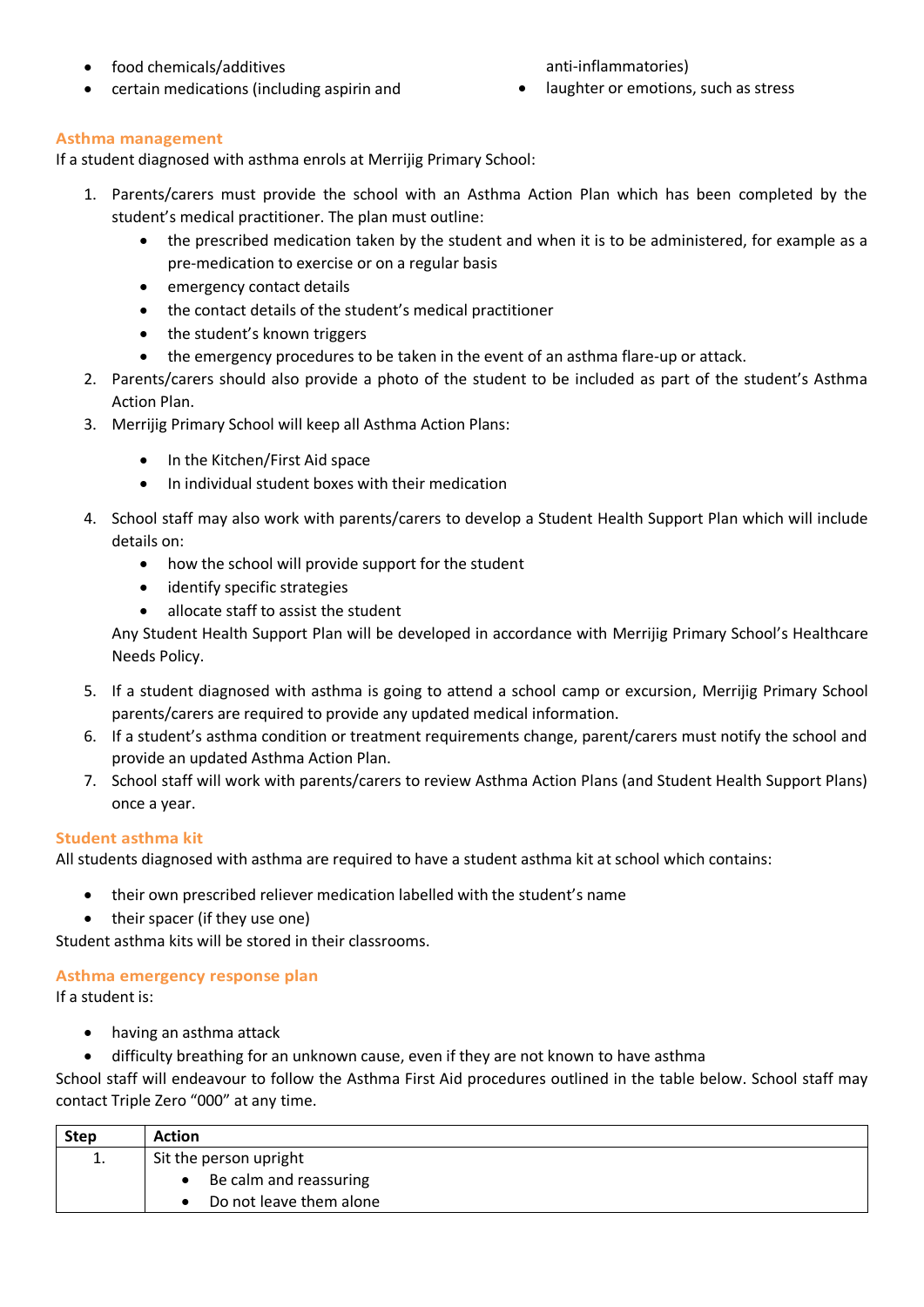|    | Seek assistance from another staff member or reliable student to locate the student's reliever,<br>the Asthma Emergency Kit and the student's Asthma Action Plan (if available). |  |  |  |
|----|----------------------------------------------------------------------------------------------------------------------------------------------------------------------------------|--|--|--|
|    | If the student's action plan is not immediately available, use the Asthma First Aid as described<br>$\bullet$                                                                    |  |  |  |
|    | in Steps 2 to 5.                                                                                                                                                                 |  |  |  |
| 2. | Give 4 separate puffs of blue or blue/grey reliever puffer:                                                                                                                      |  |  |  |
|    | Shake the puffer                                                                                                                                                                 |  |  |  |
|    | Use a spacer if you have one                                                                                                                                                     |  |  |  |
|    | Put 1 puff into the spacer                                                                                                                                                       |  |  |  |
|    | Take 4 breaths from the spacer                                                                                                                                                   |  |  |  |
|    | Remember - Shake, 1 puff, 4 breaths                                                                                                                                              |  |  |  |
| 3. | Wait 4 minutes                                                                                                                                                                   |  |  |  |
|    | If there is no improvement, give 4 more separate puffs of blue/grey reliever as above                                                                                            |  |  |  |
|    | (or give 1 more dose of Bricanyl or Symbiocort inhaler)                                                                                                                          |  |  |  |
| 4. | If there is still no improvement call Triple Zero "000" and ask for an ambulance.                                                                                                |  |  |  |
|    | Tell the operator the student is having an asthma attack                                                                                                                         |  |  |  |
|    | Keep giving 4 separate puffs every 4 minutes until emergency assistance arrives                                                                                                  |  |  |  |
|    | (or 1 dose of Bricanyl or Symbicort every 4 minutes - up to 3 doses of Symbicort)                                                                                                |  |  |  |
| 5. | If asthma is relieved after administering Asthma First Aid, stop the treatment and observe the student.                                                                          |  |  |  |
|    | Notify the student's emergency contact person and record the incident                                                                                                            |  |  |  |

Staff will call Triple Zero "000" immediately if:

- the person is not breathing
- if the person's asthma suddenly becomes worse or is not improving
- if the person is having an asthma attack and a reliever is not available
- if they are not sure if it is asthma
- if the person is known to have anaphylaxis

#### **Training for staff**

Merrijig Primary School will arrange the following asthma management training for staff:

| <b>Staff</b>                               | <b>Completed by</b>                                                                                                                                                                                                              | Course                                                                                                                                                                      | Provider                                                      | Cost                                         | <b>Valid for</b> |
|--------------------------------------------|----------------------------------------------------------------------------------------------------------------------------------------------------------------------------------------------------------------------------------|-----------------------------------------------------------------------------------------------------------------------------------------------------------------------------|---------------------------------------------------------------|----------------------------------------------|------------------|
| Group 1<br>General<br><b>Staff</b>         | School staff with a direct<br>teaching<br>role<br>with<br>students<br>affected<br>by<br>asthma or other school<br>directed<br>staff<br>by<br>the<br>Principal after conducting<br>a risk assessment.                             | Asthma first aid<br>management for<br>education staff<br>(non-accredited)<br>One hour face-to-<br>face or online<br>training.                                               | Asthma Australia                                              | Free to all<br>schools                       | 3 years          |
| Group 2<br><b>Specific</b><br><b>Staff</b> | Staff working with high<br>risk children with a<br>history of severe asthma,<br>or with direct student<br>wellbeing responsibility,<br>(including nurses,<br>PE/sport teachers, first<br>aid and school staff<br>attending camp) | Course in Asthma<br>Awareness<br>10760NAT<br><b>OR</b><br>Course in the<br>management of<br>Asthma Risks and<br>Emergencies in<br>the Workplace<br>22556VIC<br>(accredited) | Any RTO that has<br>this course in their<br>scope of practice | Paid by<br>Merrijig<br><b>Primary School</b> | 3 years          |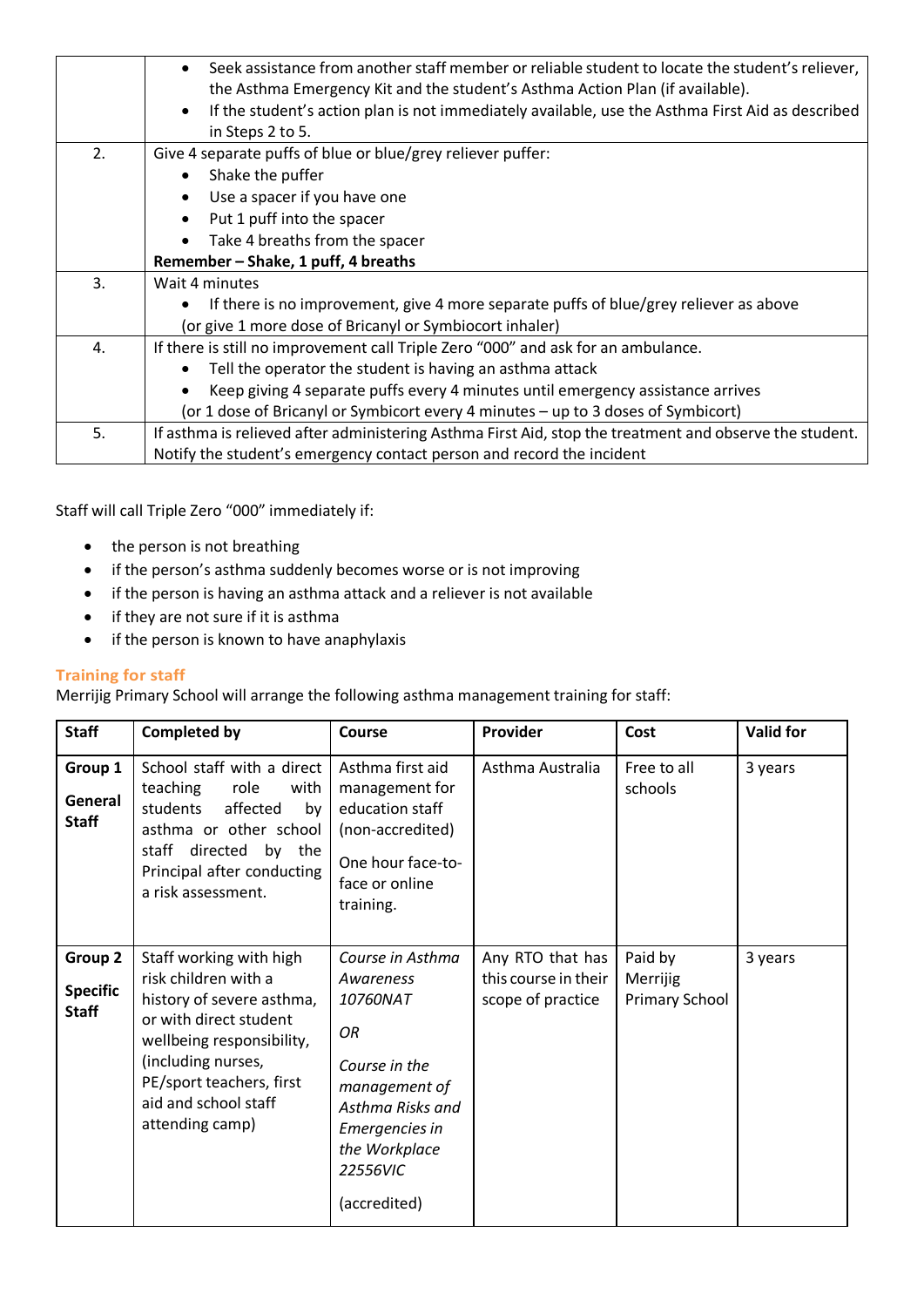Merrijig Primary School will also provide this policy to casual relief staff and volunteers who will be working with students and may also provide a briefing if the Principal decides it is necessary depending on the nature of the work being performed.

#### **Asthma Emergency Kit**

Merrijig Primary School will provide and maintain at least two Asthma Emergency Kits. One kit will be kept on school premises at kitchen/first aid cupboard and one will be a mobile kit for activities such as:

- yard duty
- camps and excursions.

The Asthma Emergency Kit will contain:

- at least 1 blue or blue/grey reliever medication such as Airomir, Admol or Ventolin
- at least 2 spacer devices (for single person use only) to assist with effective inhalation of the blue or blue/grey reliever medication (Merrijig Primary School will ensure spare spacers are available as replacements). Spacers will be stored in a dust proof container.
- clear written instructions on Asthma First Aid, including:
	- o how to use the medication and spacer devices
	- o steps to be taken in treating an asthma attack
- A record sheet/log for recording the details of an asthma first aid incident, such as the number of puffs administered.

The Principal will monitor and maintain the Asthma Emergency Kits. They will:

- ensure all contents are maintained and replaced where necessary
- regularly check the expiry date on the canisters of the blue or blue/grey reliever puffers and place them if they have expired or a low on doses
- replace spacers in the Kits after each use (spacers are single-person use only)
- dispose of any previously used spaces.

The blue or blue/grey reliever medication in the Asthma Emergency Kits may be used by more than one student as long as they are used with a spacer. If the devices come into contact with someone's mouth, they will not be used again and will be replaced.

After each use of a blue or blue/grey reliever (with a spacer):

- remove the metal canister from the puffer (do not wash the canister)
- wash the plastic casing
- rinse the mouthpiece through the top and bottom under running water for at least 30 seconds
- wash the mouthpiece cover
- air dry then reassemble
- test the puffer to make sure no water remains in it, then return to the Asthma Emergency Kit.

#### **Management of confidential medical information**

Confidential medical information provided to Merrijig Primary School to support a student diagnosed with asthma will be:

- recorded on the student's file
- shared with all relevant staff so that they are able to properly support students diagnosed with asthma and respond appropriately if necessary.

#### **Epidemic Thunderstorm Asthma**

Merrijig Primary School will be prepared to act on the warnings and advice from the Department of Education and Training when the risk of epidemic thunderstorm asthma is forecast as high.

#### **COMMUNICATION**

This policy will be communicated to our school community in the following ways: